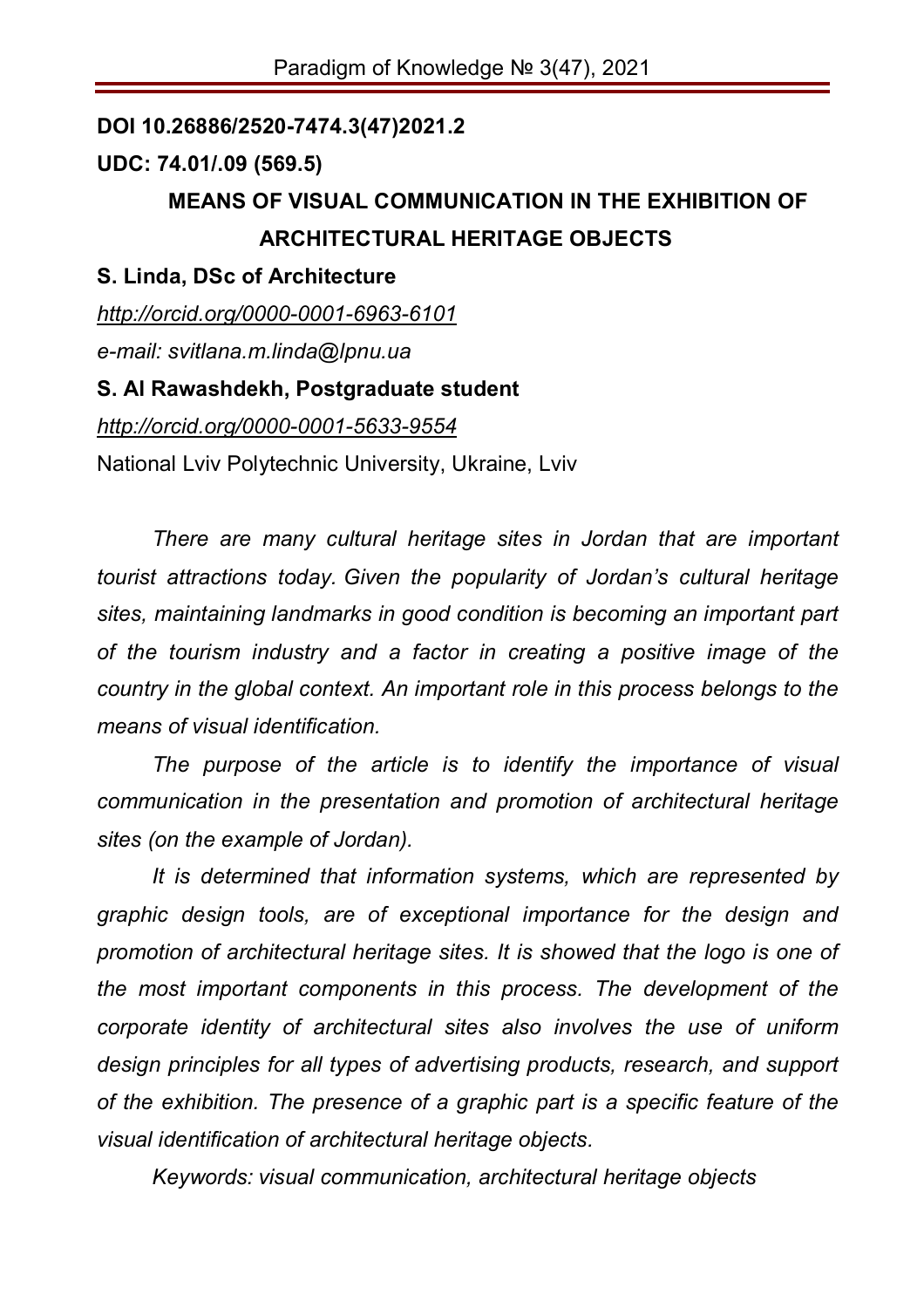**Introduction.** The growing influence of Arab culture on the world stage opens new opportunities for intercultural dialogue and highlights the problem of understanding the development of national cultures in Asia. Jordan, having relatively recently integrated into the pan-Arab revival movement (the country gained independence in 1948), has in a short time overcome the path from the Middle Ages to the present, and Jordan's culture has developed dynamically. The synthesis of traditions and innovations, the inclusion in new structural connections of classical themes and motifs of the art of the Arab East give the design of Jordan features of regional originality, uniqueness and expressiveness.

Cultural heritage sites are important in shaping Jordan's cultural landscape today. Today, there are 5 sites on the UNESCO World Heritage List, another 14 are candidates for inclusion in the World Heritage List. All these objects today are places of tourist attraction. According to the Ministry of Tourism and Antiquity of Jordan in 2019, the country was visited by 2,966,815 foreigners for cultural tourism. Among the most popular places to visit in Jordan are Petra (1,135,300 visits per year), as well as Jerash (475,525 visits), Wadi Ram (364,230 visits).

Given the popularity of Jordan's cultural heritage sites, maintaining landmarks in good condition is becoming an important part of the tourism industry and a factor in creating a positive image of the country in the global context. Cultural heritage sites must be provided with living conditions that meet the requirements of safety, physical and psychological comfort, information and comprehensibility. An important role in this process belongs to the means of visual identification.

**Analysis of recent research and publications.** Among the studies devoted to the question of visual communication– researches of R. Jackobson, R. Pettersson, K.L. Smith, P. Sparke (1986), [1; 2; 3; 4]. But the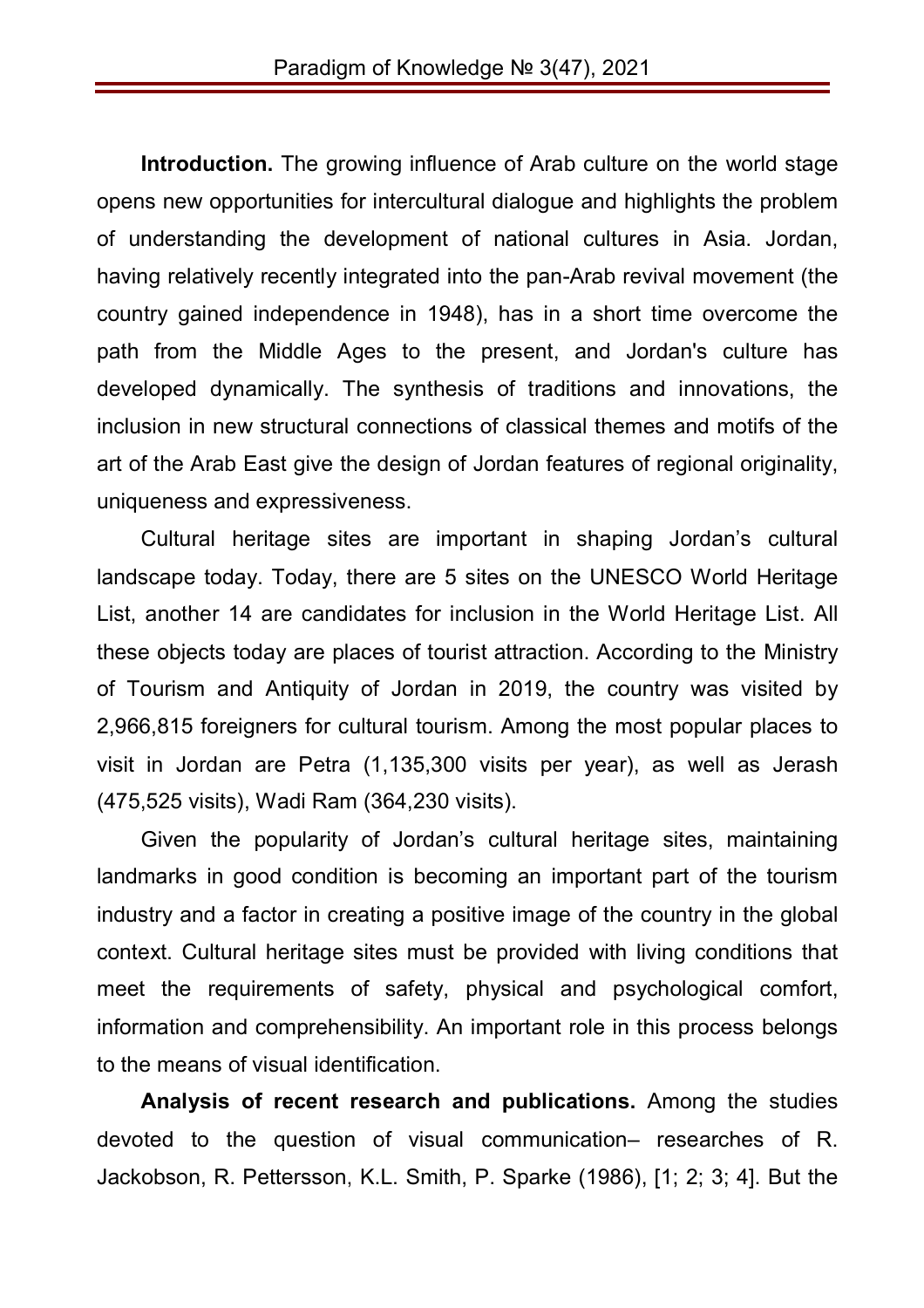question of the importance of visual communication in the presentation and promotion of architectural heritage sites needs further research.

**Objectives.** The purpose of the article is to identify the importance of visual communication in the presentation and promotion of architectural heritage sites (on the example of Jordan).

**Presentation of the main material of the article.** Since 80% of the information is received by the visitor through visual perception, the means of visual communication are extremely important for the promotion of Jordanian architectural heritage sites.

The transfer of information is engaged in such a field of design as information design, which is the practice of artistic design and presentation of various information, taking into account ergonomics, functionality, psychological criteria of human perception, as well as the aesthetics of visual forms of information (Jackobson, 2000). Information systems can be formed by means of information design - a set of different aesthetically represented forms of information transmission. R. Peterson (Pettersson, 2002) in the book "Information Design" distinguishes between functional and aesthetic principles of information design. The functional ones include: facilitation of the process of understanding and learning, clear structure of the message, clarity and intelligibility, simplicity, unity of the elements of the message, ensuring high quality of the message. The researcher included harmony and proportionality among the aesthetic principles.

In Ukrainian terminology, the term "visual communications" is accepted, and the design of visual communications (or communication design) is considered as a functional area aimed at transmitting messages, the information, through visual objects. Visual objects indicate what the person receiving the information is primarily looking at. Researchers identify such characteristic features of visual objects as clarity, meaningfulness, speed of reading information, imagery. Visual communications are designed to solve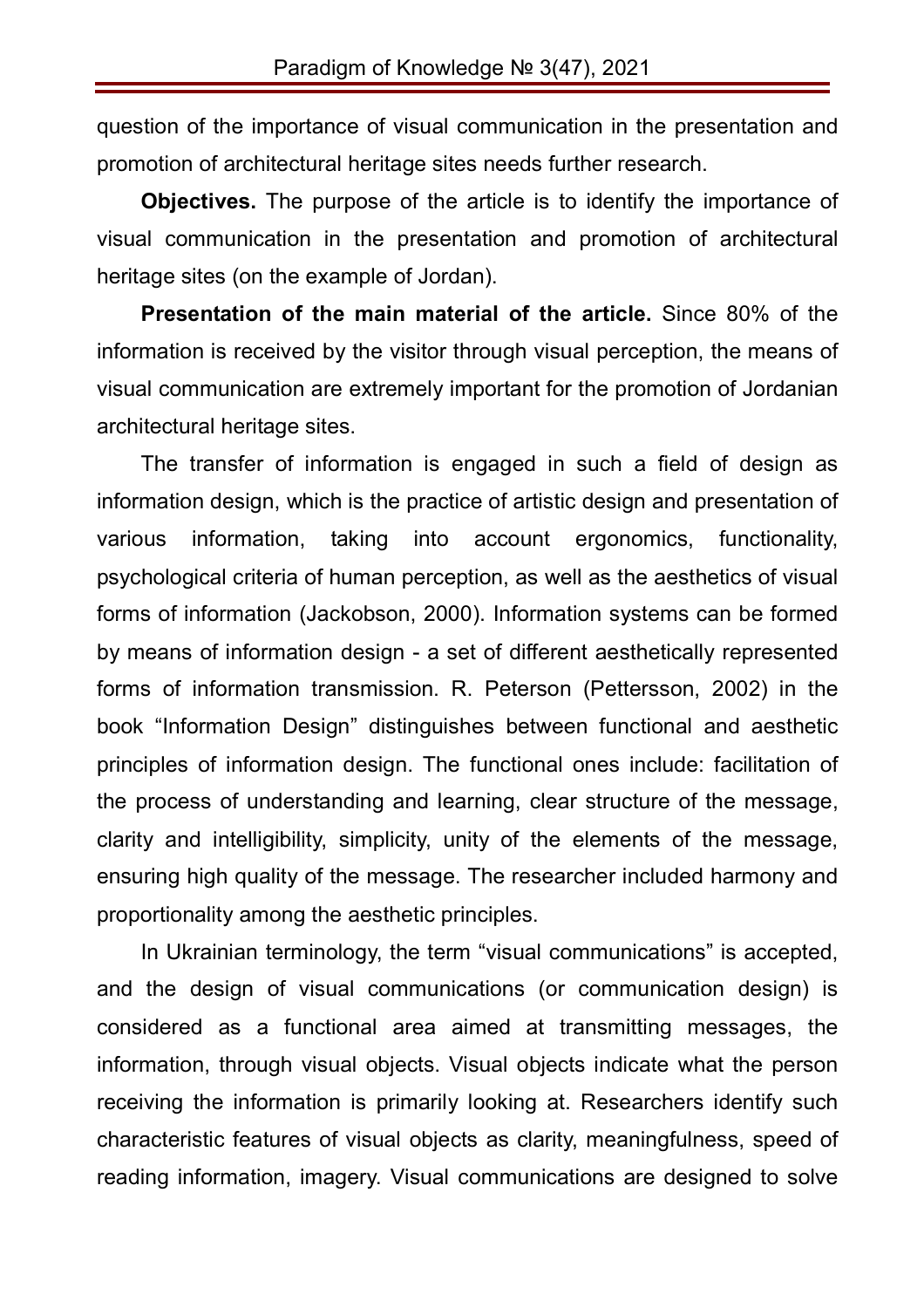the problem of providing orientation, regulation of human behavior in specific subject-spatial situations (Smith, 2005). The design of visual communications involves the design of visual signs (icons), emblems, logos, as well as the development of identification – corporate style. Developing a corporate or corporate style is a very important step in creating and promoting architectural heritage sites.

The means of visual communication used in the design of architectural heritage sites can be divided into corporate style and textual support of the exhibition, which can be informational (navigation) and research aids.

The logo is one of the most important components of corporate style. Due to the specifics of the subject of exhibition, the logo of the exposition of architectural sites is a laconic visual image, a picture-association, which is related to the shape of the exhibited architectural object. Morphological and semantic analysis and classification of these logos by compositional and figurative construction and method of graphic drawing allowed to identify the main factors of formation: the interdependence of the constituent elements (universal, synthetic); compositional construction (statics / dynamics, rhythm, balance, contrast); character and proportions of elements (accent, dominant, equivalence), typography style (Arabic calligraphy, antiquity, grotesque); nature and plastic language of graphics (two-dimensional linear / planar, pseudo-three-dimensional, realistic, abstract); depicted image (geometric shape, object, architectural structure, bionics) and derive a certain algorithm in their formation. It was found that the two complementary approaches in the design of logos of cultural and natural heritage sites are:

> universal approach, which tends to the use of universal signs, proven forms and well-known images;

> unique approach that demonstrates the different degree of use of ethno cultural features of the country and traditional graphic codes embodied through the elements of ornamentation; linear-primitive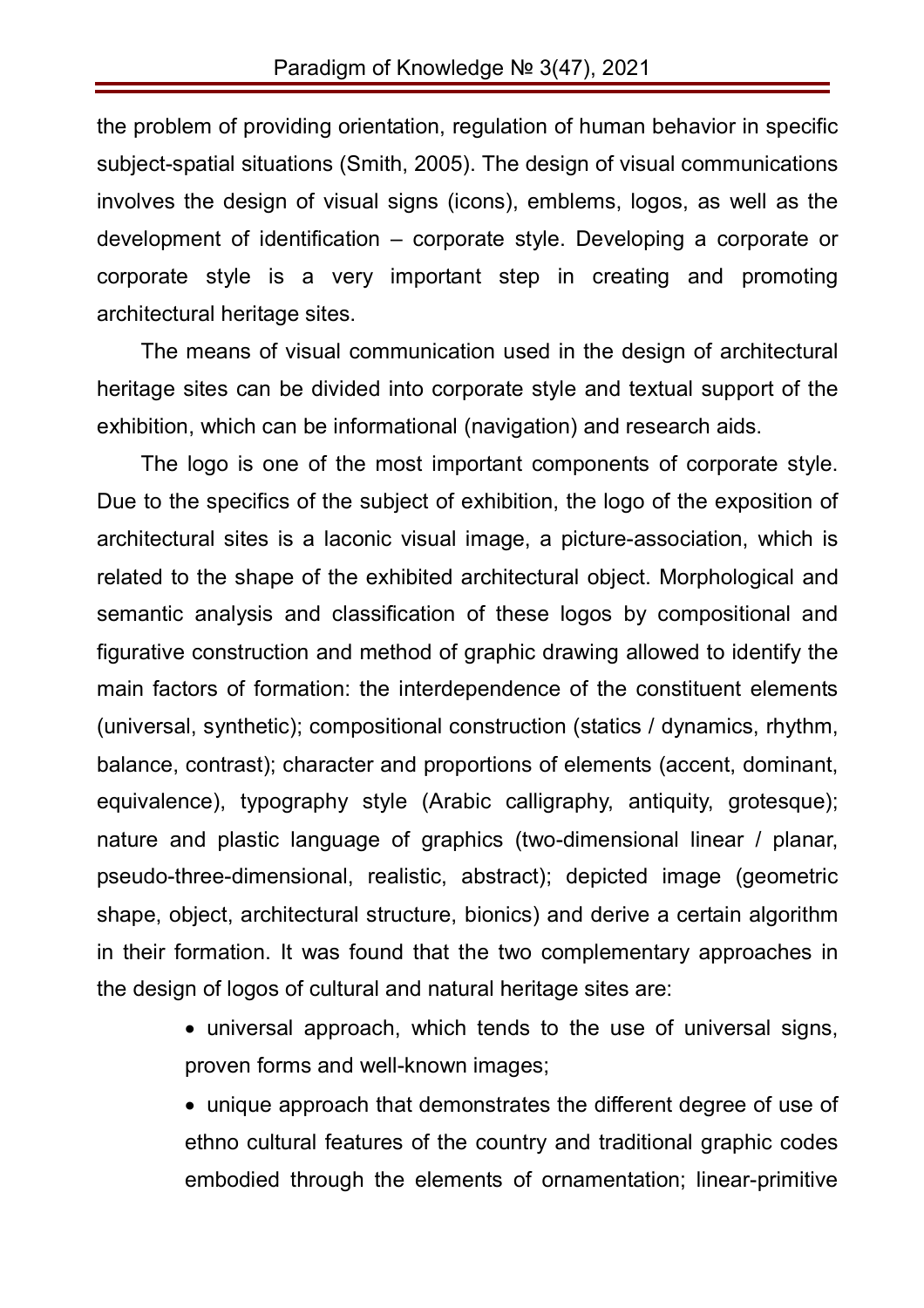interpretation of images; figurative characteristics of the font (mainly Arabic elm).

An example of a universal approach is the logo of the Archaeological Park in Petra, built on the principle of a visual image, it quite realistically depicts the most famous object of the park – the treasury of Al-Khazna. The colour scheme is based on a combination of pink-sand colour and black, which are associated with the natural colours of the complex (Fig. 1).



**Fig. 1. The logo of the Archaeological Park in Petra.**

Source: https://www.behance.net/gallery/80426441/Visit-Petra?tracking\_source=search\_projects\_recommended%7Cpetra%20jordan

Expositions must be accompanied by such material as textual information, which is navigational and research-supporting nature. Navigation information includes icons and pointers that help the visitor to orientate. Pointers can be located on walls, special stands, the role of pointers can be performed by schemes, plans, which are placed in the guides. The needs of people with disabilities (including the visually impaired) should be kept in mind, so graphic information should be clear, vivid, and easy to spot.

Texts accompanied by research and support should be organized in a coherent and understandable system, because they systematize the material of the exhibition, characterize the level of its scientific, are very important for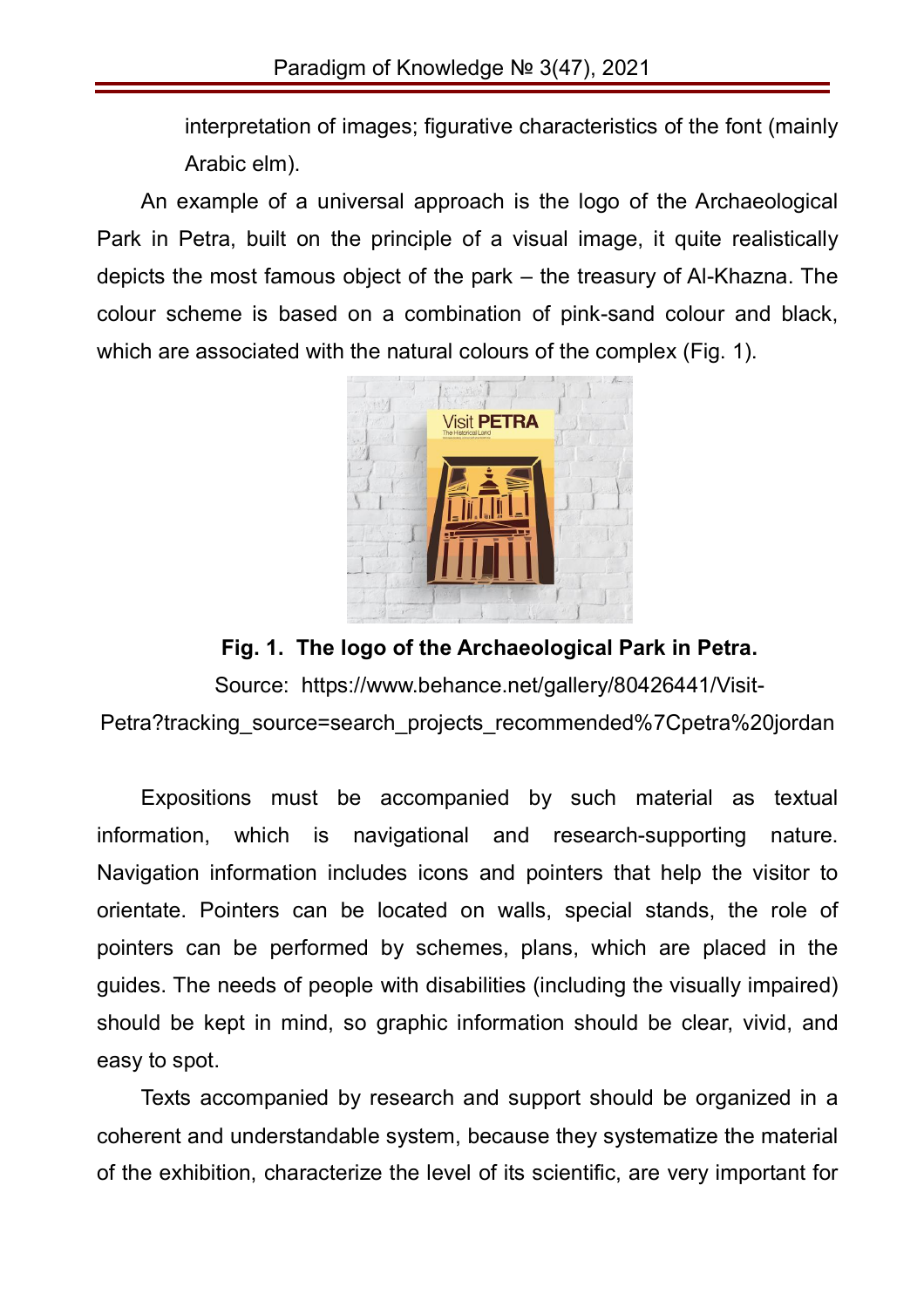single visitors who learn the material independently. Research and support is distinguished by the following types (Yakovets, 2011):

- title texts that help the viewer to navigate the exhibition (names of halls, thematic units);
- leading (curatorial) texts express the main idea of the exhibition in general;
- explanatory texts are an annotation to the hall, topic, section.
- $\bullet$  labels texts-annotations to a separate subject (fragment), where the attribution of the exhibit is indicated (name, time of origin, country of origin, material, etc.). The label indicates whether the item is original or a copy.

Due to the peculiarities of the objects of exhibition, this traditional set of research and support is supplemented by such types as:

> information boards, which should indicate the history of construction and the history of archaeological and architectural research of the object; explication of objects for display in this area (when it comes to architectural and archaeological complexes); chronological stratification of the exhibited object. Typically, such stands are general in nature and can be the only source of textual and graphical information about the object (Fig. 2);

maps and schemes of architectural and archaeological sites;

plans, facades, sections of architectural monuments;

graphic reconstructions of objects.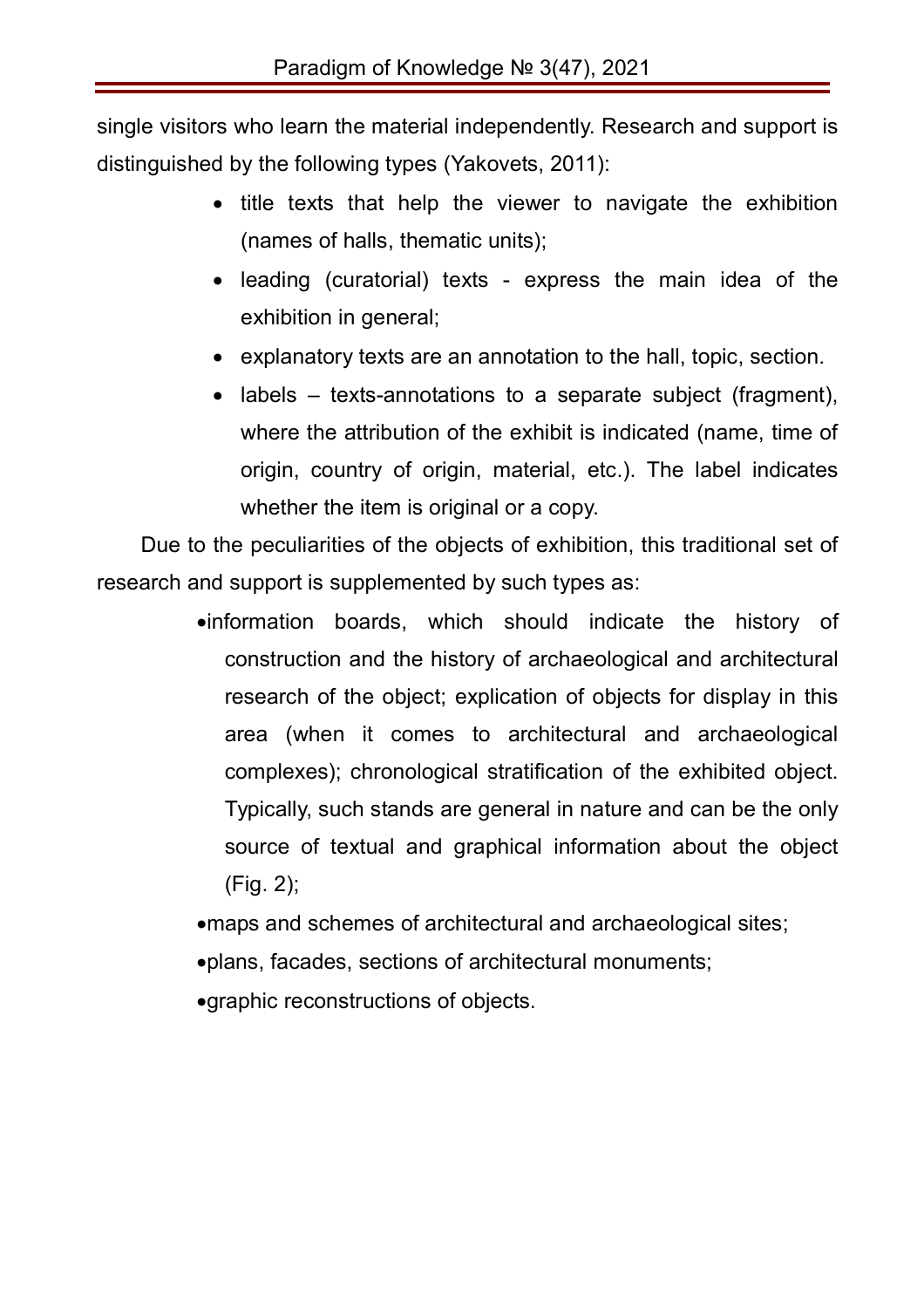

**Fig. 2. Information board in the Nymphaeum Argeological Park in Amman.**

Source: photo by Al Rawashdekh S., 2019

If the content of textual support is the sphere of activity of the researchers of the exposition, then the aesthetic presentation of information is the direction of the designer's activity, where both graphic presentation of the text and design of constructive elements for fixing texts are important. General requirement – textual information should be perceived easily and quickly. The choice of the appropriate font should correspond to the corporate font (both in terms of graphics and colors), be easy to read (do not use complex, artistic fonts), do not mix more than three types of fonts in one unit of text production. The parameters of the text material must be chosen correctly and all texts (especially curatorial, explanatory texts and labels) must be executed in a single style.

Graphic reconstructions of objects, their models, plans, maps and schemes are an integral attribute of information support of the exhibiting of architectural sites. Graphic material can be presented separately on the stand, or combined with textual information.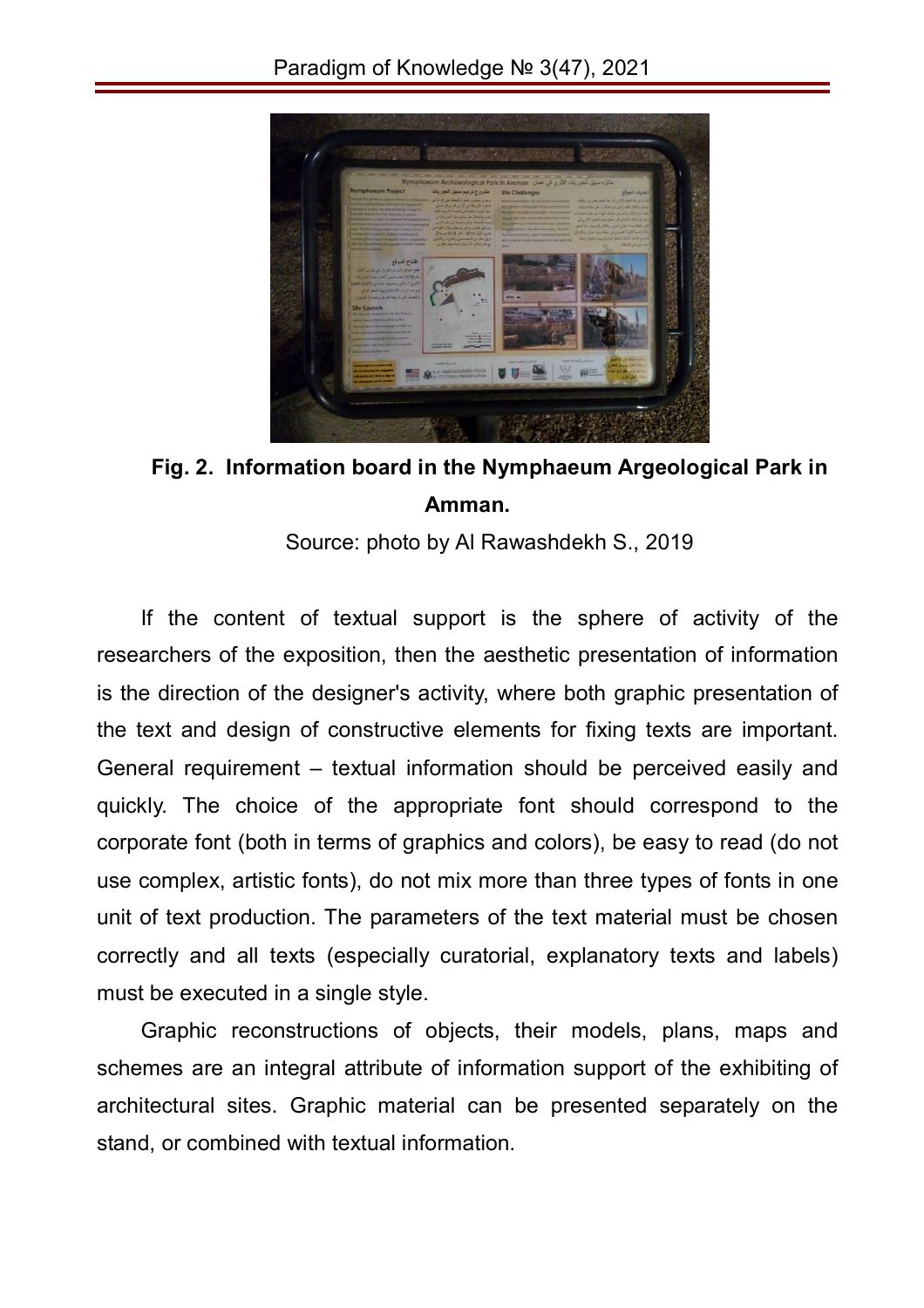The task of the designer is a complex solution of graphic and visual design of the exposition of fragments of architectural monuments. The logo, branded printed products, exposition text and advertising materials must be in the same color scheme, operate with the same branded font and graphics.

**Conclusions and prospects for further research.** Thus, information systems, which are represented by graphic design tools, are of exceptional importance for design and promotion of architectural heritage sites. The development of corporate identification of architectural sites involves the use of uniform design principles for all types of advertising products. The peculiarity of the object of exposure determines the specifics of design solutions for information systems. Thus, the peculiarity of logo design for architectural heritage objects is the figurative connection between the graphic form and the nature of the architecture of the object, so morphologically the logo is based either on a combination of elementary geometric shapes resembling the shape of the exhibit or built on the principle of visual image. associated with the image of the exhibit. The obligatory component of scientific and auxiliary support of the exposition should be a graphic part, which contains: information stands, on which it is necessary to present the history of construction and the history of archeological and architectural researches of the object; maps and schemes of architectural and archaeological complexes; plans, facades, sections of buildings of architectural monuments (existing and reconstructed), three-dimensional graphic reconstructions of objects, fragments of which are exhibited; models of sites of architectural and archeological complexes or separate buildings. The presence of a graphic part is a specific feature of the formation of the information block of visual identification of architectural heritage objects.

#### *References:*

1. Jacobson, R. (2000), *Information design methods and the applications*